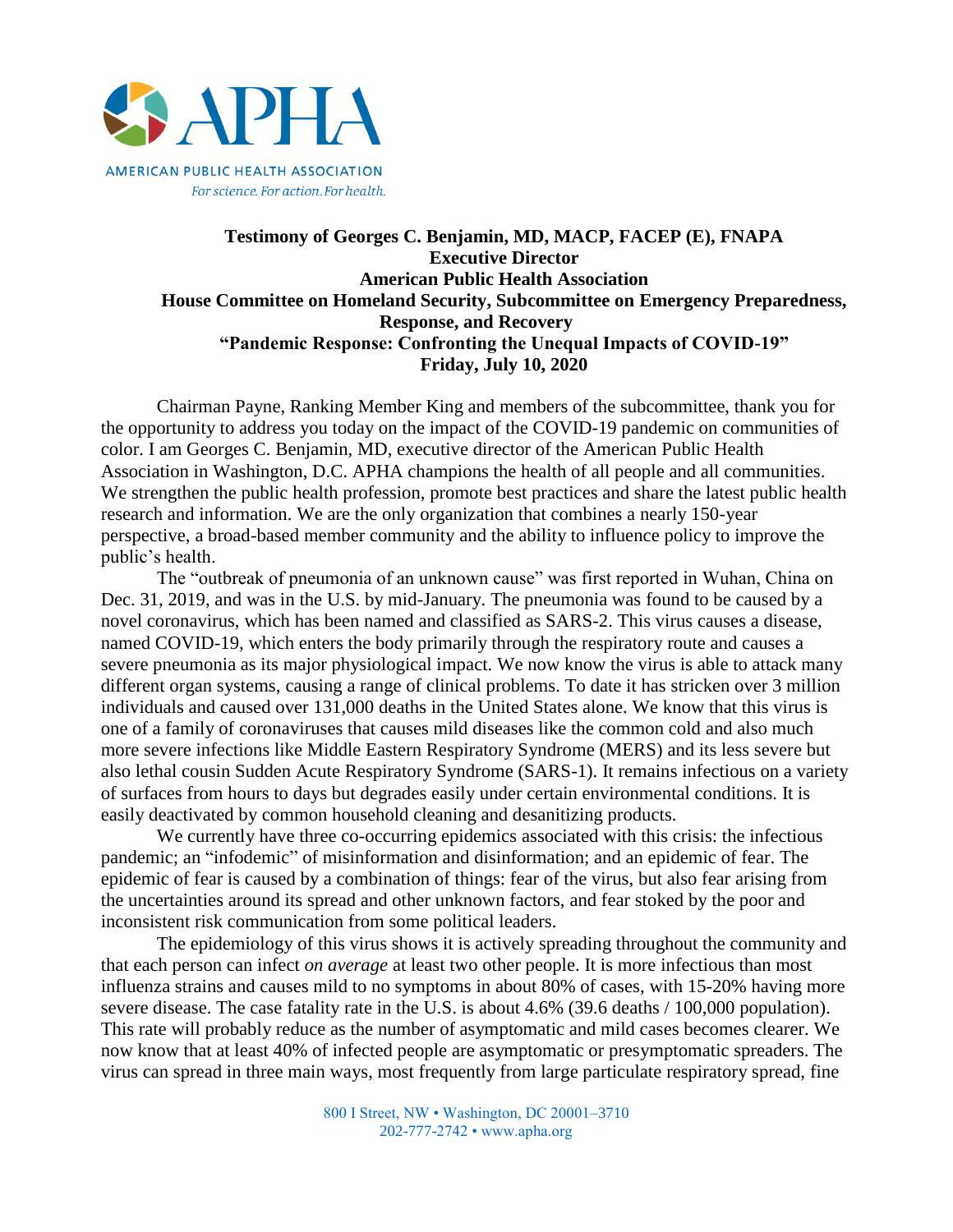respiratory aerosols and fomites. Fomite spread occurs when a person contaminates their hand or another object with respiratory secretions.

People of all ages are at risk of getting this disease; however, children have been shown in general to have less severe symptoms. There is, however, a syndrome that is under investigation in a very small number of children and young adults of a hyper immune disease triggered by the virus. The impact on pregnant women and children is less well defined but appears at this time not to cause very severe disease. However, there needs to be much caution to interpreting these early observations as many clinical impacts on newborn children and pregnant women can be delayed.

The biggest impact from COVID-19 has been its disproportionate toll on communities of color. Early in the outbreak it became clear that African Americans and Hispanics were being impacted by both a higher incidence of this disease and a higher percentage of premature deaths when compared to the overall population. Data from a recently published paper in the *Annals of Epidemiology* reinforces the finding that African Americans are harder hit in this pandemic. The study from researchers at amfAR, The Foundation for AIDS Research, looked at county-level health outcomes, comparing counties with disproportionately Black populations to all other counties. Their analysis showed that while disproportionately Black counties account for only 30% of the U.S. population, they were the location of 56% of COVID-19 deaths. And even disproportionately Black counties with above-average wealth and health care coverage bore an unequal share of deaths.  $<sup>1</sup>$ </sup>

Another analysis from the U.S. Centers for Disease Control and Prevention has also shown this disparity on a national basis, especially in hospitalized patients.<sup>2</sup>

The COVID Tracking Project has been tracing this phenomenon as well [\(https://covidtracking.com/race\)](https://covidtracking.com/race). They have found that 24% of the deaths where race is known are from African Americans, which comprises 13% of the U.S. population. More recently, CDC reported that as of June 12, 2020, age-adjusted hospitalization rates for non-Hispanic Blacks or American Indian / Alaska Native persons are approximately five times that of non-Hispanic whites and four times higher for Hispanic or Latino persons than that for non-Hispanic whites.  $3$ 

A recent white paper by scholars at Harvard University found that Black Americans under the age of 65 have lost, collectively, 45,777 years of life as a result of COVID-19. Hispanics and Latinos lost 48,204 years of life, while white Americans under age 65 have lost, collectively, 33,446 years of life.<sup>4</sup>

This disparity in the impact of COVID-19 is not surprising in its presence, only in its scope. There are several reasons for this disparity. The first is greater exposure among communities of color due to their occupations. During this outbreak, more minorities have held pubic-facing occupations that put them at a higher risk of exposure as the nation moved to a stay-at-home posture. For example, grocery store clerks, transit workers, hotel workers, meatpacking plant workers, poultry workers and sanitarians were defined as essential workers and have continued to work and therefore have had higher risks of novel coronavirus exposures overall.

The second issue was a higher susceptibility to more severe disease should they get infected. Early evidence from the Chinese experience showed that the 15-20% of people with more severe disease tended to have pre-existing chronic diseases like heart disease, hypertension, lung disease and diabetes. This tendency to more severe disease for infected people with chronic diseases has played out similarly in the United States. We know that African Americans are 25% more likely to die from heart disease, 72% more likely to have diabetes, 20% more likely to have asthma and two times more likely to develop hypertension than non-Hispanic whites. We also know that many of these diseases develop at an earlier age as well. Hispanics have less heart disease and cancer than whites but have a 50% higher incidence of diabetes and are more likely to lack health insurance.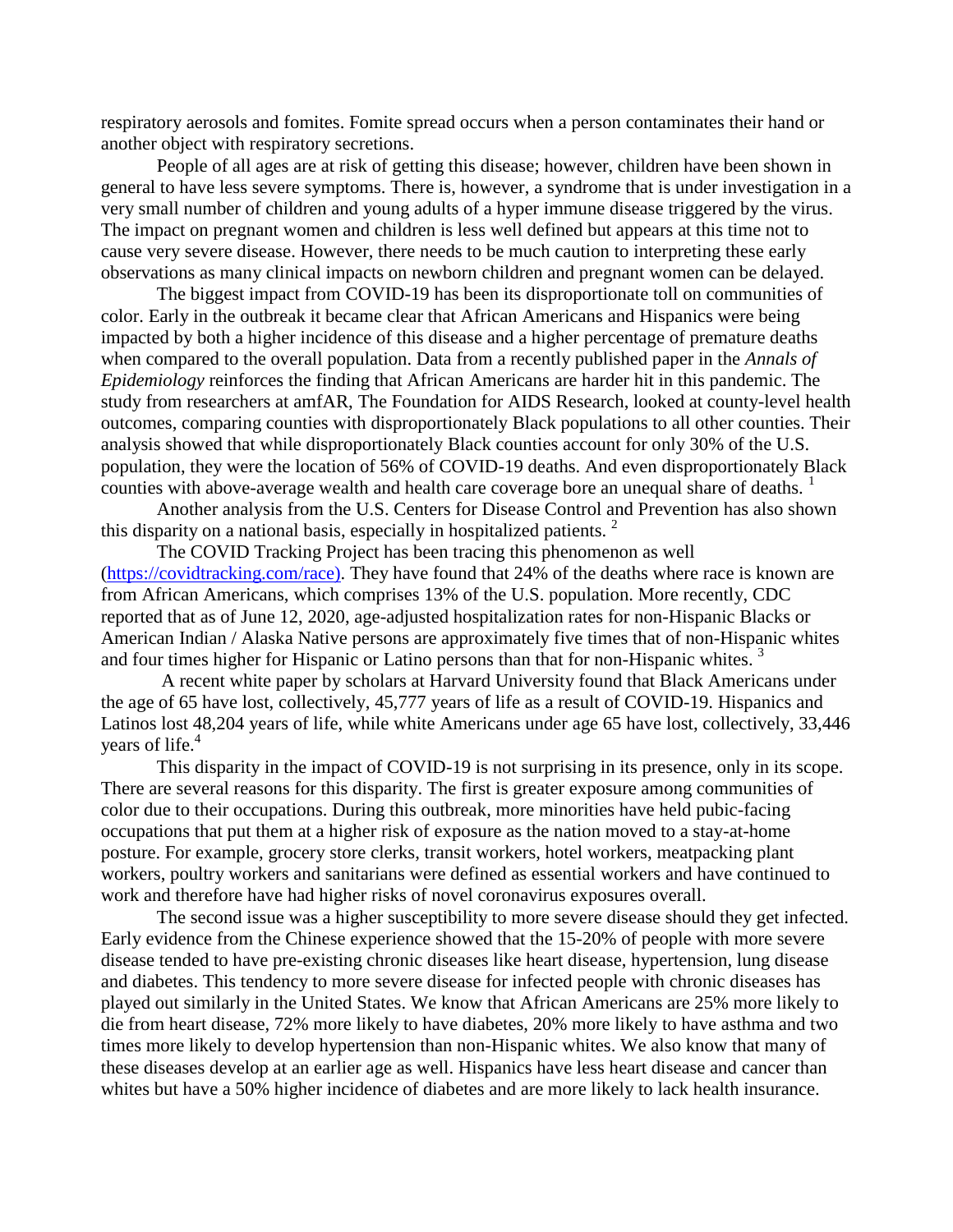The third issue is the "infodemic" I earlier spoke about. We know misinformation is rampant in minority communities. Some of it is purposeful. Early rumors that African Americans were immune from the disease as well as rumors about false treatments and cures are widespread on social media and are even being spread via flyers and brochures. One example of a flyer that targeted the citizens of New Jersey in minority, Jewish and Muslim communities is shown in the link in this testimony. This flyer falsely included the logos of the U.S. Centers for Disease Control and Prevention and the World Health Organization shown here:

[https://www.njhomelandsecurity.gov/covid19.](https://www.njhomelandsecurity.gov/covid19) Similar flyers and disinformation more specifically targeting African Americans have been found in cities like New Orleans and on social media sites. In these cases people have been encouraged not to get tested or get the COVID-19 vaccine when it becomes available. The disinformation often tells people that testing is being done to track people to give them the disease. Another widely spread myth: the future vaccine will make one sterile. The anti-vaccine movement is amplifying these messages to others to discourage vaccine use. Many of these efforts are designed to build on existing mistrust of authority figures and create a sense of confusion and further loss of trust within the community.

The fourth reason for these health disparities is the presence of longstanding inequities in the social determinants of health that have created the conditions for ill health in minorities and disadvantaged people for years. A recent study by a team of noted researchers from the Harvard University Center for Population and Development Studies looked at the relationship between social determinants and excess mortality from COVID-19. It showed higher mortality from COVID-19 in cities and towns that had higher rates of poverty, household crowding, percentage of populations of color and higher racialized economic segregation.<sup>5</sup>

Finally, we know that place matters and can put individuals at higher risk for infection. Examples include nursing homes full of elderly individuals with chronic diseases and jails and prisons where confinement and limited access to handwashing and respiratory protections increase risk. Of course the nation's prisons house a disproportionate number of men of color because of unjust criminal justice policies. Awareness about this longstanding injustice has contributed to recent efforts to deinstitutionalize nonviolent offenders and unadjudicated individuals in custody to reduce their risk of infection.

We can address these disparities through sound public health strategies. First, we need broad promotion of physical distancing, wearing masks and other respiratory protections, handwashing and following sound science in disease prevention and control as we reemerge from our homes back into public spaces. We have to ensure robust testing for symptomatic individuals and individuals at high risk due to occupation or place. Testing locations must be accessible to all communities. In the early roll out of testing when the availability of tests was limited, many testing sites were not available equally to all communities. This was a particular problem for the drive by testing sites, which were often not easy to get to and required the use of a car. These factors can play a huge role in determining who gets tested. Those making decisions about the location of testing sites should always vet these choices with representatives of the entire community to ensure they address any potential barriers.

Testing for the virus must be followed up by adequate contact tracing and sound programs for the isolation and quarantine of infected and exposed individuals. The use of culturally competent messages and messengers (including lay messengers, community health workers, faith community leaders, barbers, beauticians and social workers) is critical to address the misinformation and other issues of concern. Communities should use more radio, social media and age appropriate vehicles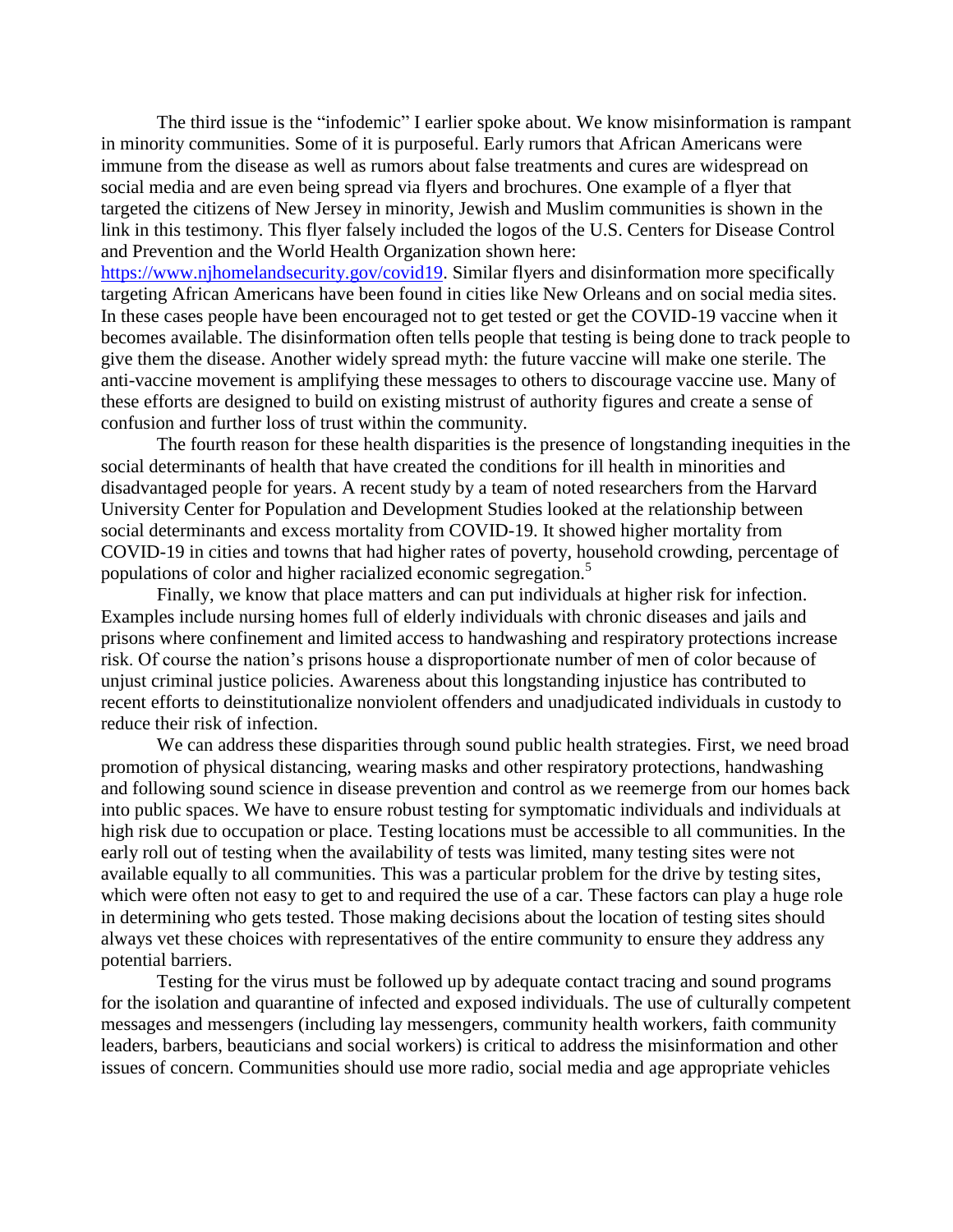for community health education. Materials should be prepared in a range of languages to reach people for whom English is not their first language (Spanish, Haitian, Chinese, Portuguese, etc.).

Importantly, we must adequately collect demographic and occupational data, including race and ethnicity, on who gets tested and where, the prevalence of the disease, comorbidities, hospitalizations and deaths from individuals tested for or diagnosed with COVID-19. This information is critical to ensuring that public health authorities and other decision makers can make data-driven decisions on where to place services and resources to reduce and ultimately eliminate health inequities.

Also, we must acknowledge how racism in all of its forms has created a legacy of unequal access to a range of health services, resulting in differences in the quality of care received, healthseeking behaviors and in the social factors that affect one's health. This must be addressed as a component of any solution to reduce the unequal impact of COVID-19 on communities of color.

There is a great deal of concern that the nationwide mass protests that occurred after the murder of George Floyd at the hands of Minneapolis police would result in disease spikes because, as I noted earlier, increased exposure is a risk factor for increased disease in communities of color, with higher morbidity and mortality. These increased exposures were complicated by police crowd control actions like the use of tear gas, pepper spray and corralling and detaining protesters into large groups. These actions further increase the risks of COVID-19 infection.

The presences of mass gatherings in the face of a severe pandemic do create a perceived health risk paradox. It raises the question, why would people choose to increase their risk of infection and get sick with COVID-19 in order to participate in mass protests, and what is the tradeoff they are making? Many people believe the protesters are making a trade-off between the potential health risks of them becoming infected with COVID-19 with the real risk of them and their neighbors experiencing police brutality. For many, the magnitude of ending police violence, racial profiling and verbal harassment driven by racism overshadows the risk of getting COVID-19.

It remains to be seen if the protests will result in increased disease spikes. Nationally, we have begun to see increases in disease positivity and hospitalizations as the nation continues to reopen. It will be difficult to determine the relative roles the mass protests and reopening are playing in these exacerbations of the pandemic. However, it is clear that the health impact from COVID-19 has had a disparate impact on communities of color, and we must remain vigilant in our response.

I am concerned about how we plan for several potential health threats that could hit the United States during the pandemic over the next six months. This summer we are expecting a higher than normal hurricane season, and this fall we will have the seasonal return of influenza. Climate change has caused more severe storms, floods, wildfires and increased the spread of other climatesensitive infectious diseases. All of these have been shown to have a disparate impact on communities of color when they occur. The increase in toxic air from wildfires and the increase in waterborne and mosquito-borne diseases all pose an increased risk to COVID-19 compromised patients. Finally, the traditional approach to managing emergencies will require more thought and planning as the ability to provide and use nonpharmacological interventions (masking, handwashing and physical distancing) is much more difficult in emergency shelters during heat waves or mass evacuations. I am aware the Federal Emergency Management Agency has begun to look into this, but the opportunity to begin educating the public on what to do differently in an emergency is now.

It order to ensure our states, cities and territories are better prepared for the next emergency, it is essential that Congress increase funding for CDC's Public Health Emergency Preparedness Cooperative Agreement and ASPR's Hospital Preparedness Program. Unfortunately, PHEP funding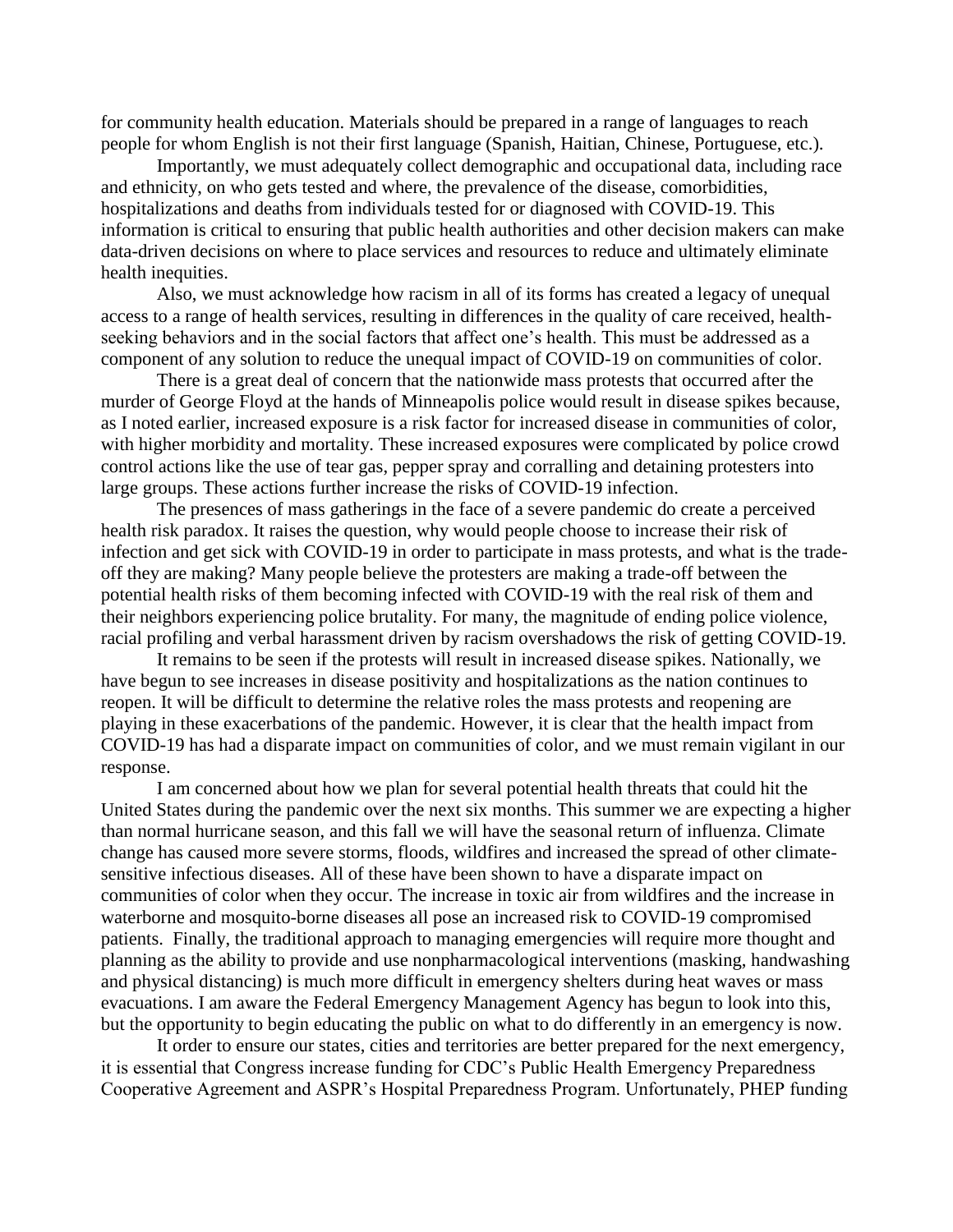has decreased from \$939 million in FY2003 to \$675 million in FY2020, while HPP has been slashed from \$515 million in FY2003 to \$275 million in FY2020. The COVID-19 pandemic has demonstrated how essential HPP and PHEP are to the public health and health care systems' ability to respond quickly and efficiently to emergencies. The investments from the Public Health Emergency Preparedness Cooperative Agreement created the response systems and infrastructure that enable states, cities and territories to respond to public health emergencies. PHEP has invested in capabilities critical to the COVID-19 response, such as incident management, epidemiological investigation, laboratory testing, community preparedness and recovery, and medical countermeasures and mitigation. By having staff in place and trained prior to an emergency, public health departments can respond without delay. Although supplemental funding is needed during this pandemic, base PHEP funding allows health departments to hire and retain expert staff. HPP is the only source of federal funding for regional health care system preparedness, minimizing the need for supplemental state and federal resources during a disaster. HPP provides funding and technical assistance to every state, four cities and US territories to prepare the health care system to respond and recover to events such as COVID-19. We are calling on Congress to provide at least \$824,000,000 for the PHEP cooperative agreement and at least \$474,000,000 for HPP in the FY2021 Labor, Health and Human Services and Education Appropriations bill.

A strong public health infrastructure and workforce are also essential to helping us reduce health inequities related to COVID-19 and other health threats. In order to better ensure our public health infrastructure is adequately prepared for addressing the current pandemic, future pandemics and other public health emergencies, we must seriously look at fixing our vastly underfunded public health system. APHA is calling on Congress to provide \$4.5 billion in additional long-term annual mandatory funding for CDC and state, local, tribal and territorial public health agencies for core public health infrastructure activities.<sup> $6,7$ </sup> This funding would support essential activities such as: disease surveillance, epidemiology, laboratory capacity, all-hazards preparedness and response, policy development and support, communications, community partnership development and organizational competencies. This funding is critical to ensuring our state and local health departments have broad core capacity to not only respond to the current pandemic but to better respond to the many other public health challenges they face on a daily basis. For far too long we have neglected our nation's public health infrastructure, and we must end the cycle of temporary infusions of funding during emergencies and provide a sustained and reliable funding mechanism to ensure we are better prepared to protect and improve the public's health, including our most vulnerable communities, from all threats.

Congress should also authorize and appropriate funding in fiscal years 2020 and 2021 for a public health workforce loan repayment program. This program was authorized, but not appropriated in the HEROES Act passed by the House of Representatives.<sup>8</sup> Providing funding for this important program will help incentivize new and recent graduates to join the governmental public health workforce, encourage them to stay in these roles, and strengthen the public health workforce as a whole. The public health workforce is the backbone of our nation's governmental public health system at the county, city, state and tribal levels. These skilled professionals deliver critical public health programs and services. They lead efforts to ensure the tracking and surveillance of infectious disease outbreaks, such as COVID-19, prepare for and respond to natural or man-made disasters, and ensure the safety of the air we breathe, the food we eat, and the water we drink. Health departments employ public health nurses, behavioral health staff, community health workers, environmental health workers, epidemiologists, health educators, nutritionists,